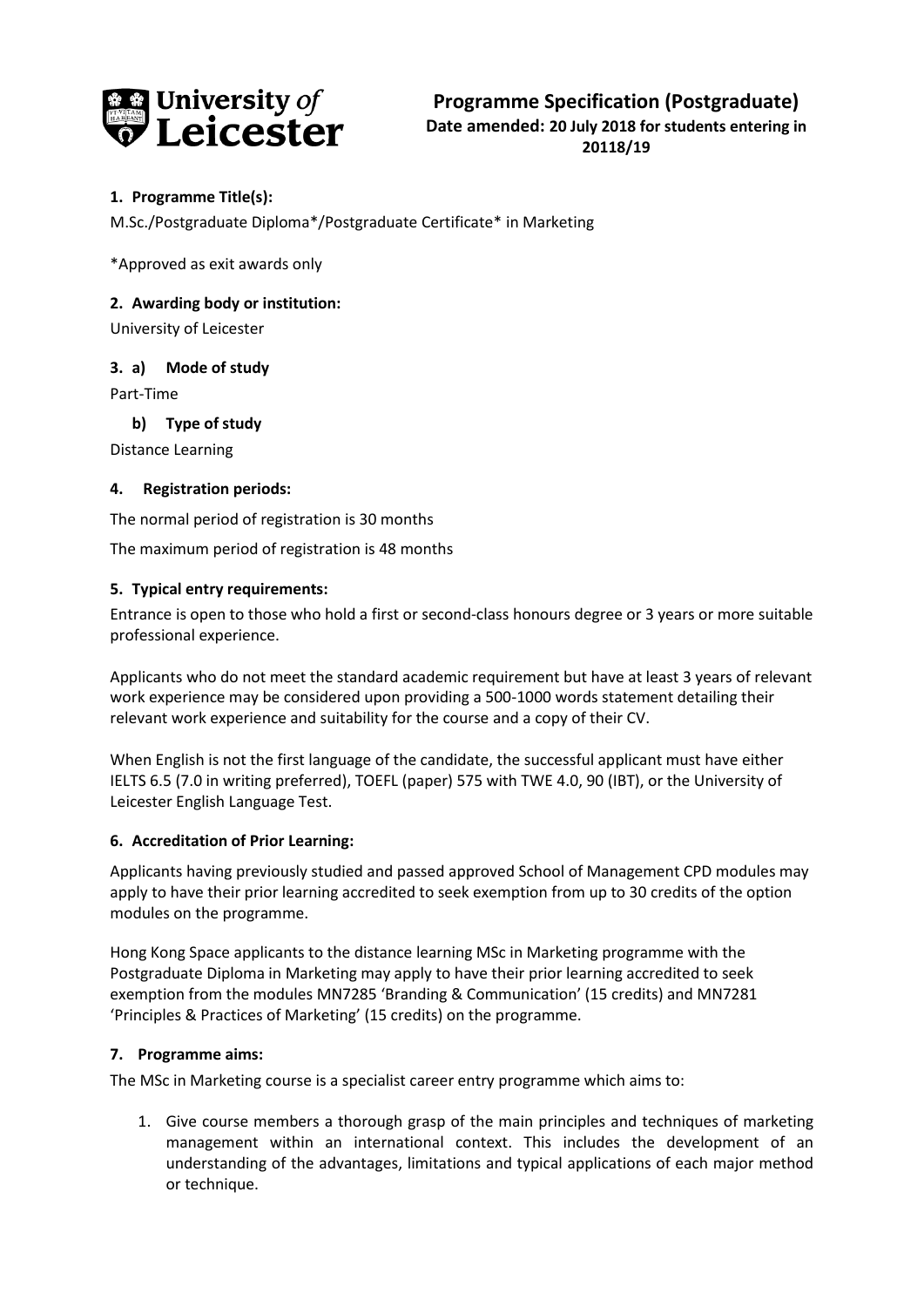- 2. Expose course members to the current debates in the marketing literature and to make them aware that there is no "quick fix" to marketing problems but rather that there are a range of issues and perspectives.
- 3. Promote an appreciation of the role of information within a knowledge-based economy. This will include an identification of approaches to data generation, data manipulation, data assessment, analysis and dissemination in marketing research.
- 4. Encourage in course members the need for critical analysis and evaluation of marketing theories by covering the economic, political, ethical, social and technical environment within which marketing managers work.
- 5. Give course members an analytical appreciation of business-to-business, services and international context of marketing management.
- 6. Provide students with opportunities to develop a variety of transferrable skills relevant to the needs of a range of employers including written and oral communication skills, critical analysis, appraisal of evidence, time management and problem-solving.
- 7. Equip students with the necessary skills to undertake independent research work in the broad area of marketing management, as evidenced in the successful completion of a dissertation up to 15,000 words.

## **For the PGCert**

Programme Aim 1, 2 and 3

## **For the PGDip – in addition to those above**

Programme Aim 4, 5 and 6

## **For the MSc – in addition to those above**

Programme Aim 7

#### **8. Reference points used to inform the programme specification:**

- University of Leicester Senate Regulations: <http://www2.le.ac.uk/offices/sas2/regulations/general-regulations-for-taught-programmes>
- University of Leicester Learning & Teaching Strategy : **<http://www2.le.ac.uk/offices/sas2/quality/learnteach>**
- QAA Benchmarking Statement for Business and Management: **[http://www.qaa.ac.uk/en/Publications/Documents/Subject-benchmark-statement-](http://www.qaa.ac.uk/en/Publications/Documents/Subject-benchmark-statement-General-business-and-management.pdf)[General-business-and-management.pdf](http://www.qaa.ac.uk/en/Publications/Documents/Subject-benchmark-statement-General-business-and-management.pdf)**
- QAA Framework for Higher Education Qualifications
- Annual Developmental Review
- University of Leicester Periodic Development Review Report (June 2009)
- External Examiners' reports
- Student Feedback (formally through questionnaires and Staff-Student Committees; informally, for example, through student contact with module tutors, personal tutors, and programme leaders)
- The requirements of the UK Race Relations Act 2000
- The requirements of the UK Special Education Needs and Disability Act 2001
- The University of Leicester's Widening Participation Strategy
- The University's Equal Opportunities Statement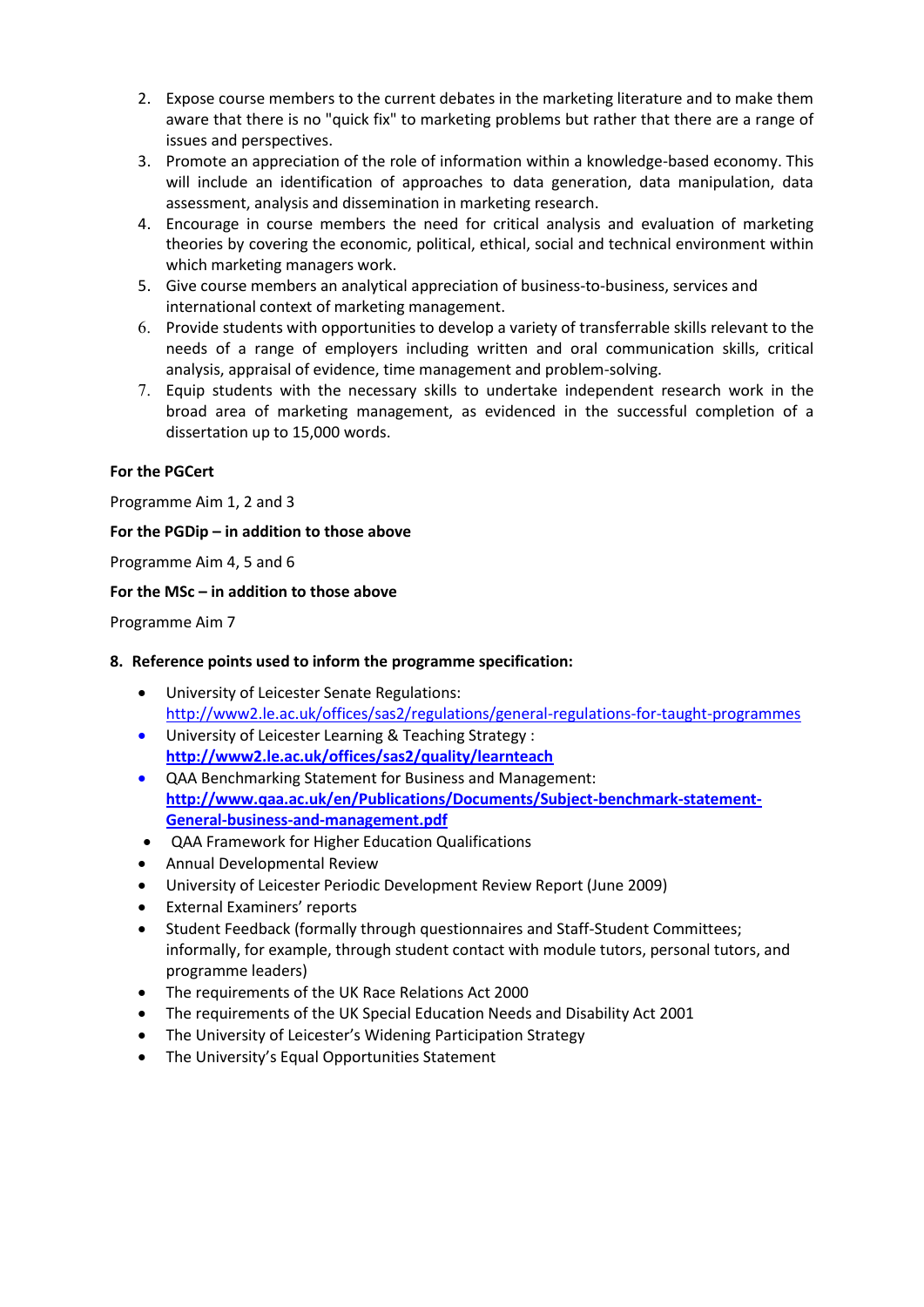# **9. Programme Outcomes:**

 $\overline{a}$ 

| <b>Intended Learning</b><br><b>Outcomes</b>                                                                                                                                                                                                                                      | <b>Teaching and Learning</b><br>Methods <sup>1</sup>                                                                                             | <b>How Demonstrated?</b>                                                        |
|----------------------------------------------------------------------------------------------------------------------------------------------------------------------------------------------------------------------------------------------------------------------------------|--------------------------------------------------------------------------------------------------------------------------------------------------|---------------------------------------------------------------------------------|
|                                                                                                                                                                                                                                                                                  | (a) Subject and Professional skills                                                                                                              |                                                                                 |
| <b>Certificate</b>                                                                                                                                                                                                                                                               | Knowledge<br><b>Certificate</b>                                                                                                                  | <b>Certificate</b>                                                              |
| Graduates should possess a<br>sound knowledge of the key<br>principles and practices in i)<br>Marketing management and<br>ii) Market Research.                                                                                                                                   | Lectures, seminars, directed<br>reading, self-directed private-<br>study, assignment feedback:<br>formative and summative.                       | Essay assignments (formative<br>and summative), written<br>examinations.        |
| Graduates should<br>demonstrate ability to<br>critique and comprehend<br>theories in (i) Consumer<br>Behaviour and (ii) Marketing<br>Theory.                                                                                                                                     | <b>Diploma</b><br>As above                                                                                                                       | <b>Diploma</b><br>As above                                                      |
| <b>Diploma</b><br>In addition to the above,<br>graduates should possess a<br>sound knowledge of the<br>theories and their<br>application in areas of (1)<br>Branding and<br>Communication (ii) Product<br>Policy and Innovation and<br>(iii) Research Methods.                   |                                                                                                                                                  |                                                                                 |
| Graduates are expected to<br>select two electives to<br>broaden their horizon in the<br>context of (i) Business-to-<br>Business marketing, (ii)<br>International Marketing, (iii)<br>Services Marketing (iv)<br>Consumption, Society and<br>Culture and (v) Cultural<br>Industry | <b>Masters</b><br>In addition to the above:<br>completion of an independent<br>research project culminating into<br>a 15,000 words dissertation. | <b>Masters</b><br>In addition to the above:<br>research proposal, dissertation. |
| <b>Masters</b><br>In addition to the above<br>students should possess<br>advanced knowledge of<br>quantitative and qualitative<br>methods and methodologies<br>used to research marketing<br>management.                                                                         |                                                                                                                                                  |                                                                                 |

<sup>&</sup>lt;sup>1</sup> In the distance learning mode of delivery extensive use will be made of the Blackboard virtual learning environment (comprising Learning Materials and Discussion Forums), Adobe Connect, Blackboard Chatrooms and Word Press and Google blogs. This online support will be supplemented by Residential Schools and faculty visits and local tutor and/or business club support.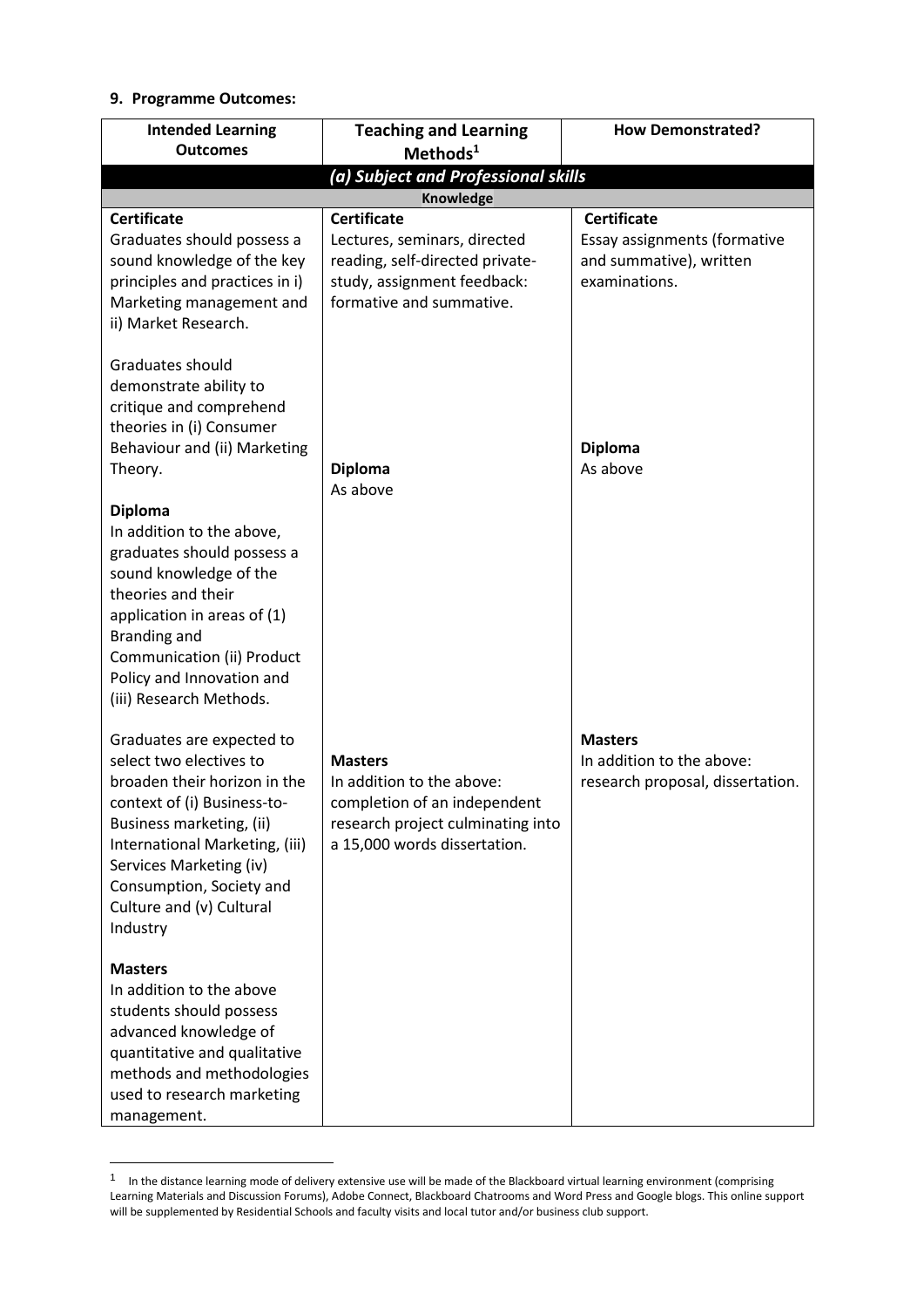| <b>Intended Learning</b><br><b>Outcomes</b> | <b>Teaching and Learning</b><br>Methods <sup>1</sup> | <b>How Demonstrated?</b> |
|---------------------------------------------|------------------------------------------------------|--------------------------|
| <b>Concepts</b>                             |                                                      |                          |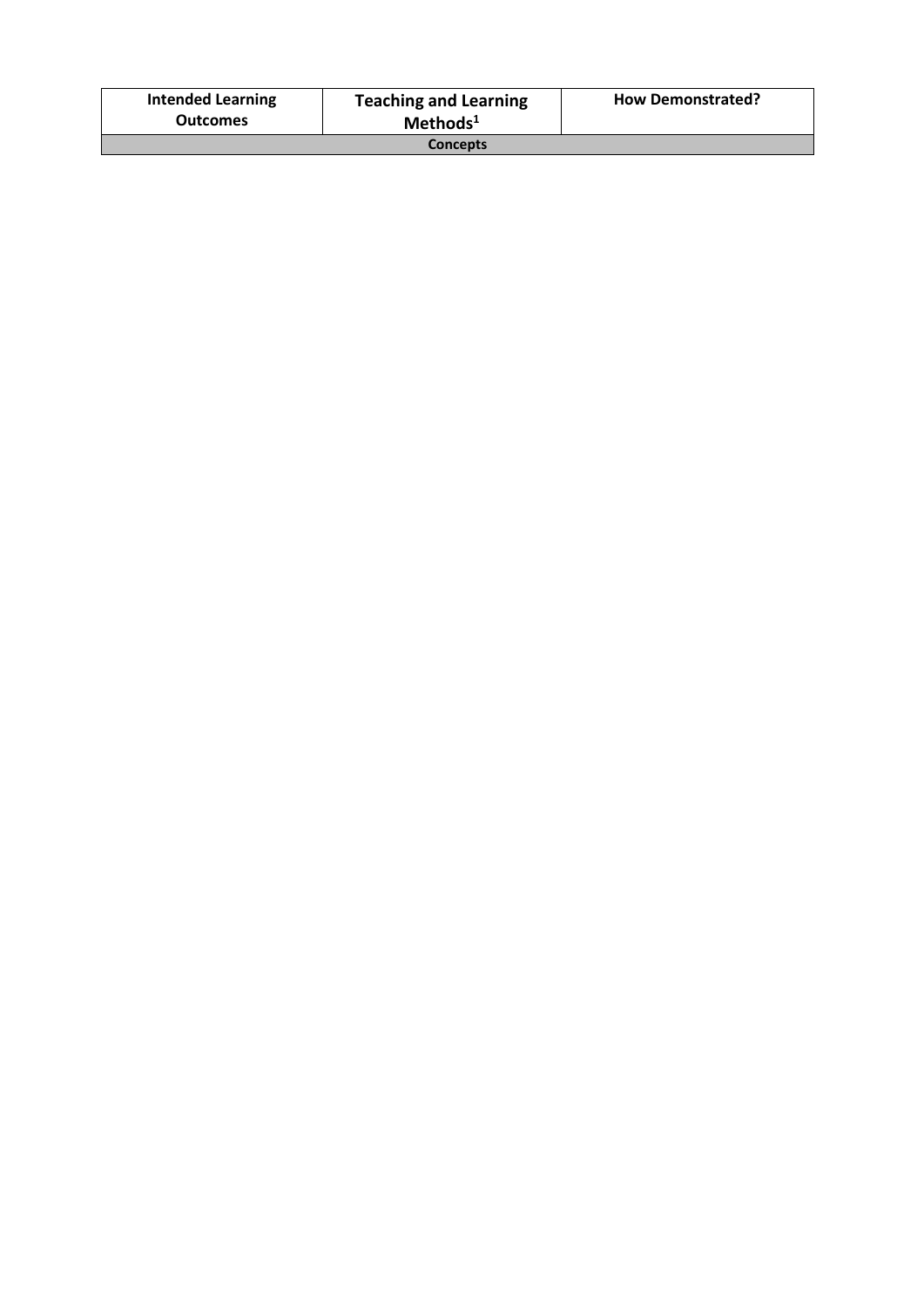| <b>Intended Learning</b><br><b>Outcomes</b>                                                                                                                                                                                                                                                                                                                                                                                                                                                                                                                           | <b>Teaching and Learning</b>                                                                                                                                                  | <b>How Demonstrated?</b>                                                                                                    |
|-----------------------------------------------------------------------------------------------------------------------------------------------------------------------------------------------------------------------------------------------------------------------------------------------------------------------------------------------------------------------------------------------------------------------------------------------------------------------------------------------------------------------------------------------------------------------|-------------------------------------------------------------------------------------------------------------------------------------------------------------------------------|-----------------------------------------------------------------------------------------------------------------------------|
|                                                                                                                                                                                                                                                                                                                                                                                                                                                                                                                                                                       | Methods <sup>1</sup>                                                                                                                                                          |                                                                                                                             |
| <b>Certificate</b><br>Graduates should be able to<br>comprehend and critique<br>core marketing concepts<br>such as: the marketing mix,<br>segmentation, targeting and<br>positioning; qualitative and<br>quantitative market research<br>and key Consumer Behaviour<br>models and frameworks. In<br>addition, graduates should<br>also be able to demonstrate<br>evidence of wider reading<br>and critical appraisal of<br>Marketing Theory.<br><b>Diploma</b>                                                                                                        | <b>Certificate</b><br>Lectures, seminars, directed<br>reading, self-directed private-<br>study, assignment feedback:<br>formative and summative<br><b>Diploma</b><br>As above | <b>Certificate</b><br>Essay assignments (formative and<br>summative), written<br>examinations<br><b>Diploma</b><br>As above |
| In addition to the above,<br>graduates should be able to<br>explain and critique core<br>concepts in Branding and<br>Communications as well as<br>Product Policy and<br>Innovation.<br>Graduates should also apply<br>themselves in specialised<br>areas of marketing including<br>Business-to-Business,<br>Services and International<br>Marketing, the Cultural<br>Industry as well as<br>Consumption, Society and<br>Culture.<br><b>Masters</b>                                                                                                                    |                                                                                                                                                                               |                                                                                                                             |
| In addition to both of the<br>above, graduates should be<br>able to explain and critique<br>core concepts in research<br>methodology underpinning<br>the social sciences. This<br>includes differentiating<br>between positivism and<br>interpretivism; discussing the<br>differences between<br>probability and non-<br>probability sampling;<br>understanding the<br>differences between<br>parametric and non-<br>parametric statistical tests<br>and defending the choices,<br>assumptions and difficulties<br>involved in carrying out this<br>type of research. | <b>Masters</b><br>In addition to the above: the<br>dissertation supervision<br>process (1-to-1), independent<br>research.                                                     | <b>Masters</b><br>In addition to the above the<br>research proposal, dissertation                                           |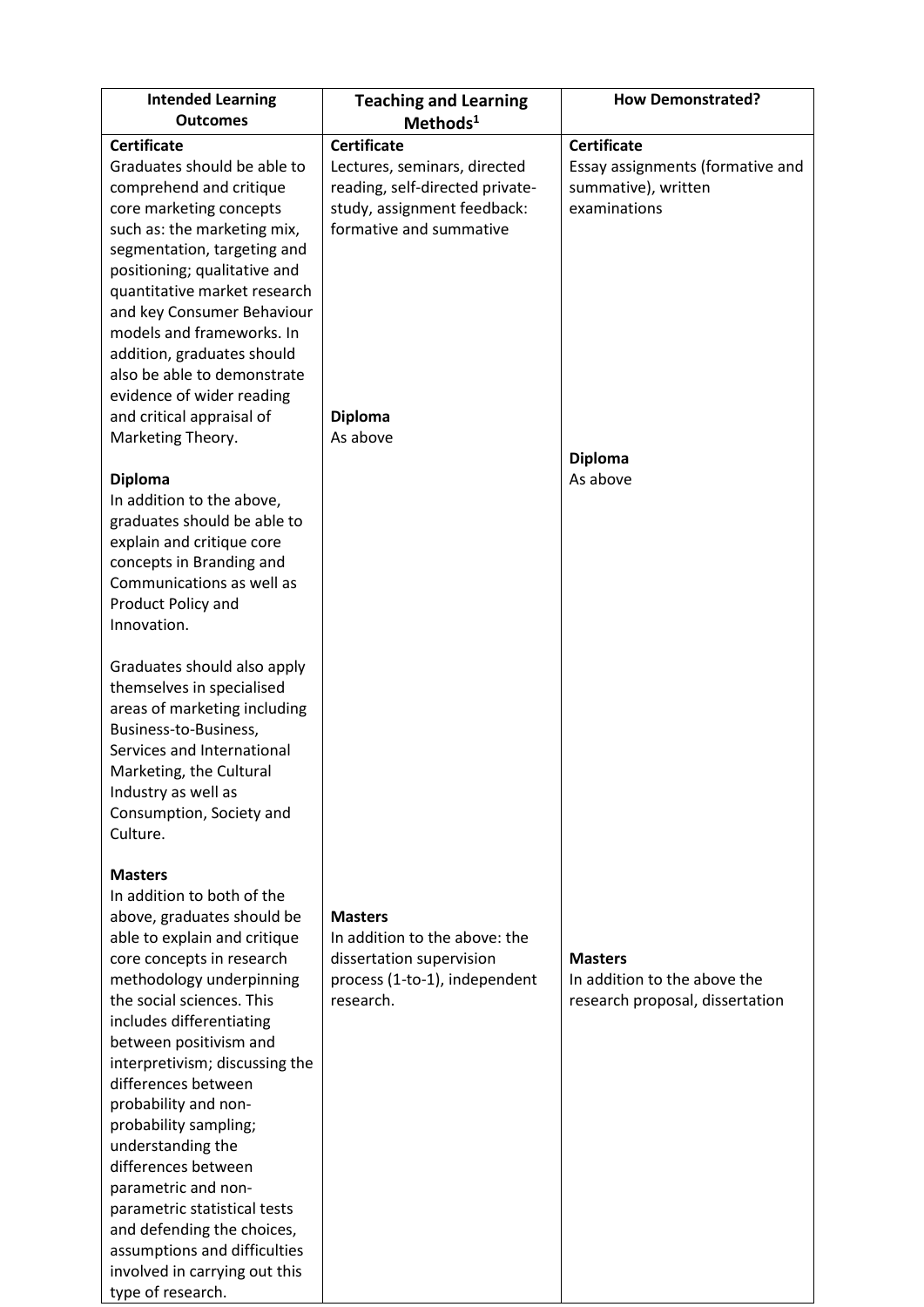| <b>Intended Learning</b><br><b>Outcomes</b>                                                                                                                                                                                                                                                                                                                                                                                                                                                                                                              | <b>Teaching and Learning</b><br>Methods <sup>1</sup>                                                                                                                                                                                                                                              | <b>How Demonstrated?</b>                                                                                                                                                                        |  |
|----------------------------------------------------------------------------------------------------------------------------------------------------------------------------------------------------------------------------------------------------------------------------------------------------------------------------------------------------------------------------------------------------------------------------------------------------------------------------------------------------------------------------------------------------------|---------------------------------------------------------------------------------------------------------------------------------------------------------------------------------------------------------------------------------------------------------------------------------------------------|-------------------------------------------------------------------------------------------------------------------------------------------------------------------------------------------------|--|
| <b>Techniques</b>                                                                                                                                                                                                                                                                                                                                                                                                                                                                                                                                        |                                                                                                                                                                                                                                                                                                   |                                                                                                                                                                                                 |  |
| <b>Certificate and Diploma</b><br>Be able to demonstrate<br>knowledge of key theories<br>and concepts; be able to<br>select relevant material from<br>academic readings and<br>demonstrate familiarity with<br>the conventions of academic<br>writing and associated<br>bibliographic techniques.                                                                                                                                                                                                                                                        | <b>Certificate and Diploma</b><br>Assignment feedback: formative<br>and summative; directed<br>reading, self-directed private-<br>study, seminars                                                                                                                                                 | <b>Certificate and Diploma</b><br>Essay assignments (formative<br>and summative), written<br>examinations                                                                                       |  |
| <b>Masters</b><br>In addition to the above,<br>graduates should be able to<br>demonstrate mastery of a<br>range of methodological<br>tools used to investigate<br>topics in marketing<br>management (including,<br>interviews, questionnaires,<br>focus groups, ethnographic<br>research). Graduates should<br>be able to differentiate the<br>conditions when either<br>qualitative or quantitative<br>data analysis should be used<br>and/or be able to identify<br>the conditions under which it<br>is appropriate to combine<br>different techniques | <b>Masters</b><br>In addition to the above: the<br>dissertation supervision process<br>(1-to-1), independent research,<br>lectures and seminars designed<br>to support the preparation of the<br>research proposal                                                                                | <b>Masters</b><br>In addition to the above the<br>research proposal, dissertation                                                                                                               |  |
|                                                                                                                                                                                                                                                                                                                                                                                                                                                                                                                                                          | <b>Critical analysis</b>                                                                                                                                                                                                                                                                          |                                                                                                                                                                                                 |  |
| Certificate, Diploma,<br><b>Masters</b><br>Ability to identify and apply<br>relevant concepts and<br>techniques with<br>independence and rigour.                                                                                                                                                                                                                                                                                                                                                                                                         | <b>Certificate and Diploma</b><br>Lectures, seminars, assignment<br>feedback: formative and<br>summative; directed reading,<br>self-directed private-study,<br>seminars<br><b>Masters</b><br>In addition to the above: the<br>dissertation supervision process<br>(1-to-1), independent research. | <b>Certificate and Diploma</b><br>Essay assignments (formative<br>and summative), written<br>examinations<br><b>Masters</b><br>In addition to the above the<br>research proposal, dissertation. |  |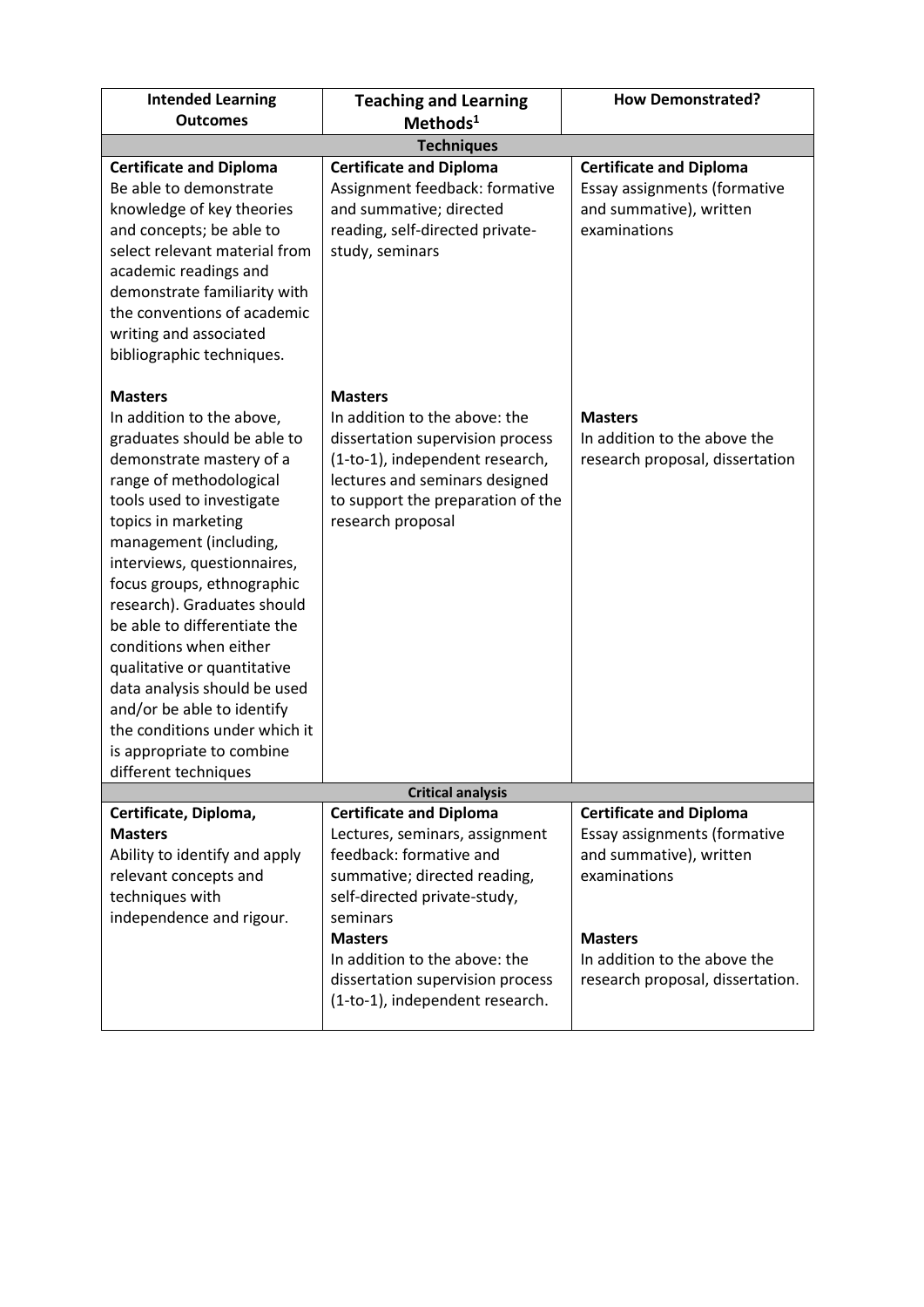| <b>Intended Learning</b><br><b>Outcomes</b>                                                                                                                                                                                            | <b>Teaching and Learning</b><br>$Methods1$                                                                                                                                    | <b>How Demonstrated?</b>                                                                                                                                |  |
|----------------------------------------------------------------------------------------------------------------------------------------------------------------------------------------------------------------------------------------|-------------------------------------------------------------------------------------------------------------------------------------------------------------------------------|---------------------------------------------------------------------------------------------------------------------------------------------------------|--|
|                                                                                                                                                                                                                                        | <b>Presentation</b>                                                                                                                                                           |                                                                                                                                                         |  |
| <b>Certificate and Diploma</b><br>To differentiate between<br>relevant and non-relevant<br>material; professional and<br>academic writing, to write up<br>and deliver written work to a<br>professional standard.                      | <b>Certificate and Diploma</b><br>Assignment feedback: formative<br>and summative; directed<br>reading, self-directed private-<br>study, seminars.<br><b>Masters</b>          | <b>Certificate and Diploma</b><br>Essay assignments (formative<br>and summative), practical<br>reports (e.g. Market Research),<br>written examinations. |  |
| <b>Masters</b><br>In addition to the above, to<br>arrange research material in<br>a manner appropriate to the<br>medium that is to be<br>assessed (i.e. professional<br>report, research proposal or<br>dissertation)                  | In addition to the above: the<br>dissertation supervision process<br>(1-to-1), independent research.                                                                          | <b>Masters</b><br>In addition to the above the<br>research proposal, dissertation.                                                                      |  |
|                                                                                                                                                                                                                                        | <b>Appraisal of evidence</b>                                                                                                                                                  |                                                                                                                                                         |  |
| <b>Certificate and Diploma</b><br>Ability to assess the<br>relevance and quality of a<br>range of primary sources and<br>secondary literature. Ability<br>to analyse a variety of<br>complex marketing and<br>consumer research ideas. | <b>Certificate and Diploma</b><br>Lectures, seminars, assignment<br>feedback: formative and<br>summative; directed reading,<br>self-directed private-study.<br><b>Masters</b> | <b>Certificate and Diploma</b><br>Essay assignments (formative and<br>summative), written<br>examinations                                               |  |
| <b>Masters</b><br>In addition to the above,<br>demonstrate an independent<br>level of inquiry at an<br>advanced level                                                                                                                  | In addition to the above: the<br>dissertation supervision<br>process (1-to-1), independent<br>research                                                                        | <b>Masters</b><br>In addition to the above the<br>research proposal, dissertation                                                                       |  |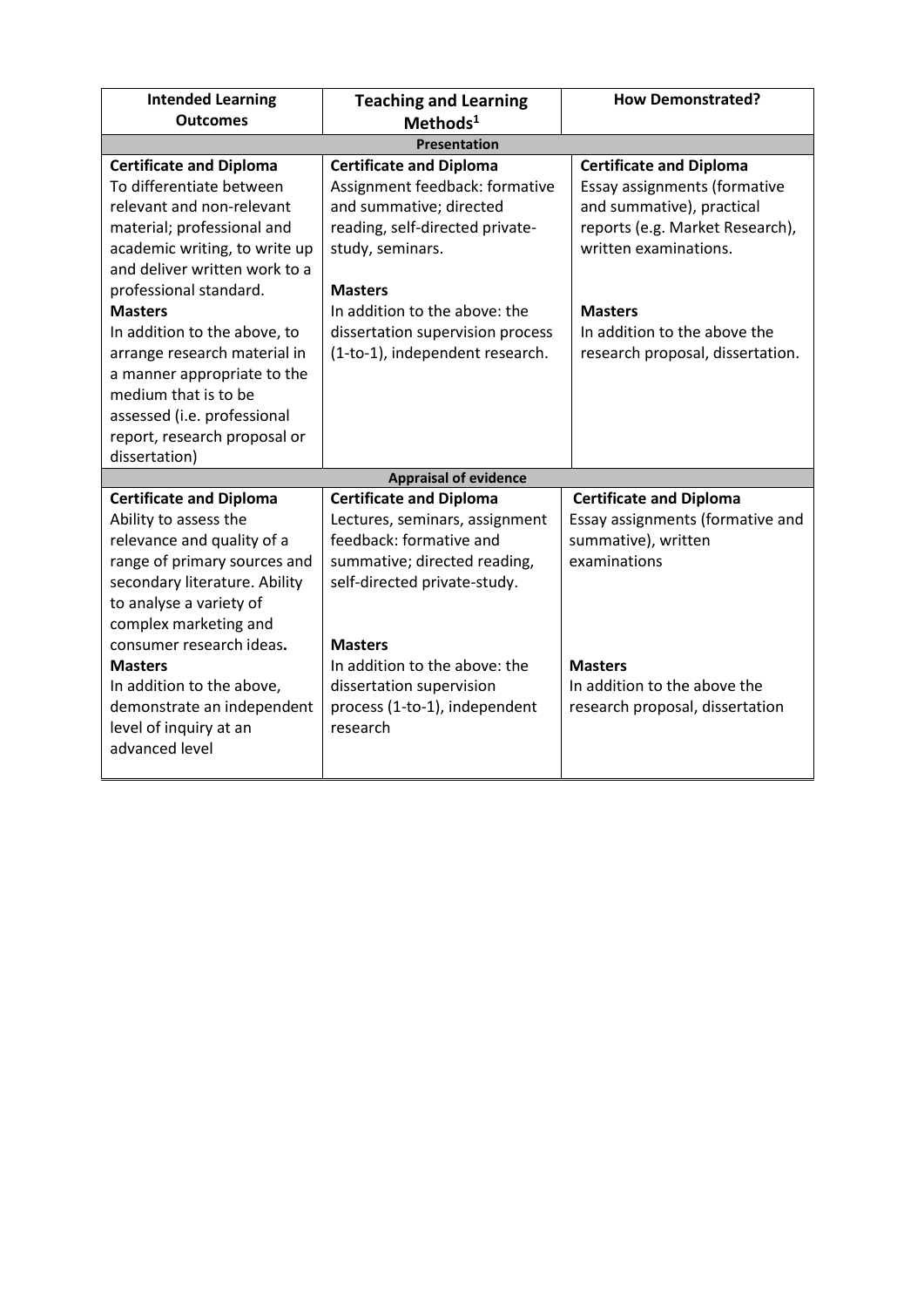| <b>Intended Learning</b>                                                                                                                                                                                                                                                                                                                                                                                                                                                                                                                                                                                                                                                       | <b>Teaching and Learning</b>                                                                                                                                                                                                                                                | <b>How Demonstrated?</b>                                                                                                                                                                                                                                          |
|--------------------------------------------------------------------------------------------------------------------------------------------------------------------------------------------------------------------------------------------------------------------------------------------------------------------------------------------------------------------------------------------------------------------------------------------------------------------------------------------------------------------------------------------------------------------------------------------------------------------------------------------------------------------------------|-----------------------------------------------------------------------------------------------------------------------------------------------------------------------------------------------------------------------------------------------------------------------------|-------------------------------------------------------------------------------------------------------------------------------------------------------------------------------------------------------------------------------------------------------------------|
| <b>Outcomes</b>                                                                                                                                                                                                                                                                                                                                                                                                                                                                                                                                                                                                                                                                | Methods <sup>1</sup>                                                                                                                                                                                                                                                        |                                                                                                                                                                                                                                                                   |
|                                                                                                                                                                                                                                                                                                                                                                                                                                                                                                                                                                                                                                                                                | (b) Transferable skills                                                                                                                                                                                                                                                     |                                                                                                                                                                                                                                                                   |
|                                                                                                                                                                                                                                                                                                                                                                                                                                                                                                                                                                                                                                                                                | <b>Research skills</b>                                                                                                                                                                                                                                                      |                                                                                                                                                                                                                                                                   |
| <b>Certificate and Diploma</b><br>Ability to locate, select and<br>organise relevant evidence<br>for essays; demonstrate an<br>ability to produce logically<br>structured, focused and<br>clearly written essays and<br>market research reports.<br><b>Masters</b><br>In addition to the above,<br>plan research projects based<br>on focused research<br>questions, conduct<br>significant background<br>research and literature<br>surveys, collect and analyse<br>data which is relevant to<br>research questions, report<br>on findings demonstrating an<br>ability to critique the data<br>from competing viewpoints,<br>construct an informed<br>critical argument at an | <b>Certificate and Diploma</b><br>Seminars, assignment feedback:<br>formative and summative;<br>directed reading, self-directed<br>private-study.<br><b>Masters</b><br>In addition to the above: the<br>dissertation supervision process<br>(1-to-1), independent research. | <b>Certificate and Diploma</b><br>Essay assignments (formative<br>and summative), practical<br>reports.<br><b>Masters</b><br>In addition to the above the<br>research proposal, dissertation                                                                      |
| advanced level.                                                                                                                                                                                                                                                                                                                                                                                                                                                                                                                                                                                                                                                                |                                                                                                                                                                                                                                                                             |                                                                                                                                                                                                                                                                   |
|                                                                                                                                                                                                                                                                                                                                                                                                                                                                                                                                                                                                                                                                                | <b>Communication skills</b>                                                                                                                                                                                                                                                 |                                                                                                                                                                                                                                                                   |
| <b>Certificate and Diploma</b><br>Critically discuss relevant<br>information in an essay<br>format in response to<br>written questions and case<br>studies; write with clarity<br>and precision; prepare short<br>oral presentations in seminar                                                                                                                                                                                                                                                                                                                                                                                                                                | <b>Certificate and Diploma</b><br>Assignment feedback: formative<br>and summative; self-directed<br>private study; seminars                                                                                                                                                 | <b>Certificate and Diploma</b><br>Written skills to be assessed<br>using essay assignments and<br>examinations. Oral skills to be<br>assessed using formative<br>assessment based on informal<br>qualitative feedback on content<br>and performance from lecturer |
| groups and participating and<br>moderating focus groups.<br><b>Masters</b><br>In addition to the above,<br>produce a dissertation that is<br>logically structured and<br>written with clarity and<br>precision.                                                                                                                                                                                                                                                                                                                                                                                                                                                                | <b>Masters</b><br>In addition to the above: the<br>dissertation supervision process<br>(1-to-1), independent research                                                                                                                                                       | and peers in small group<br>seminars.<br><b>Masters</b><br>In addition to the above the<br>research proposal, dissertation.                                                                                                                                       |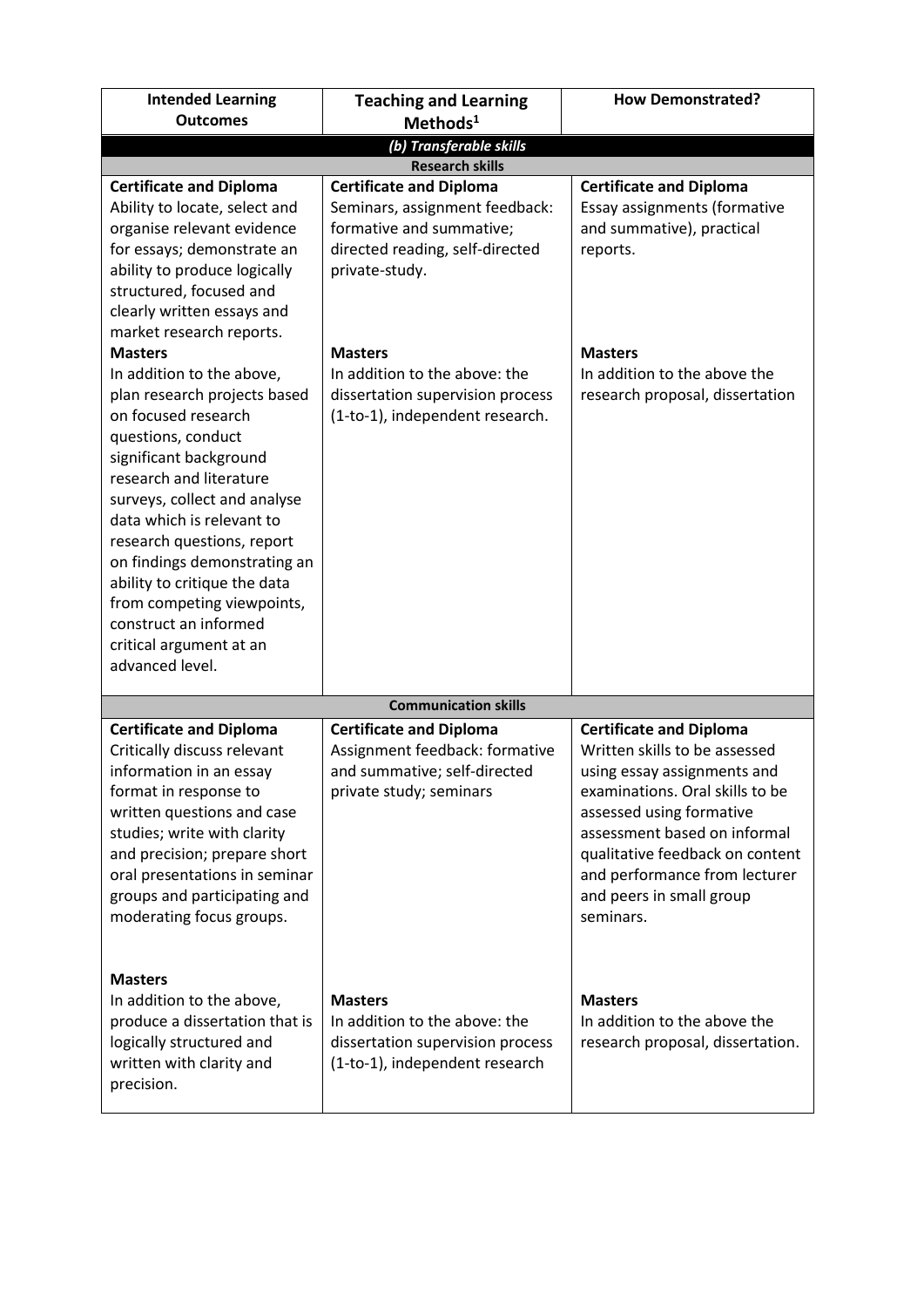| <b>Intended Learning</b><br><b>Outcomes</b>                                                                                                                                                                                                                                                                                                                                                                                                                                                     | <b>Teaching and Learning</b><br>Methods <sup>1</sup>                                                                                                                                                                                                                                                                                                                                                                                                                         | <b>How Demonstrated?</b>                                                                                    |
|-------------------------------------------------------------------------------------------------------------------------------------------------------------------------------------------------------------------------------------------------------------------------------------------------------------------------------------------------------------------------------------------------------------------------------------------------------------------------------------------------|------------------------------------------------------------------------------------------------------------------------------------------------------------------------------------------------------------------------------------------------------------------------------------------------------------------------------------------------------------------------------------------------------------------------------------------------------------------------------|-------------------------------------------------------------------------------------------------------------|
|                                                                                                                                                                                                                                                                                                                                                                                                                                                                                                 | <b>Data presentation</b>                                                                                                                                                                                                                                                                                                                                                                                                                                                     |                                                                                                             |
| <b>Certificate and Diploma</b>                                                                                                                                                                                                                                                                                                                                                                                                                                                                  | <b>Certificate and Diploma</b>                                                                                                                                                                                                                                                                                                                                                                                                                                               | <b>Certificate and Diploma</b>                                                                              |
| Ability to synthesise<br>secondary research data into<br>coherent and sustained<br>written arguments, ability to                                                                                                                                                                                                                                                                                                                                                                                | Assignment feedback: formative<br>and summative; self-directed<br>private study                                                                                                                                                                                                                                                                                                                                                                                              | Essay assignments (formative<br>and summative), practical<br>report, written examinations.                  |
| respond to case studies<br>through professional report.                                                                                                                                                                                                                                                                                                                                                                                                                                         | <b>Masters</b><br>In addition to the above: the<br>dissertation supervision process                                                                                                                                                                                                                                                                                                                                                                                          | <b>Masters</b><br>In addition to the above the<br>research proposal and                                     |
| <b>Masters</b><br>Clearly<br>primary<br>arrange<br>research data into thematic<br>and/or<br>analysis<br>statistical<br>data.                                                                                                                                                                                                                                                                                                                                                                    | (1-to-1), independent research,<br>lectures and seminars designed<br>to support the preparation of the<br>research proposal.                                                                                                                                                                                                                                                                                                                                                 | dissertation.                                                                                               |
|                                                                                                                                                                                                                                                                                                                                                                                                                                                                                                 | <b>Information technology</b>                                                                                                                                                                                                                                                                                                                                                                                                                                                |                                                                                                             |
| <b>Certificate and Diploma</b><br>Ability to retrieve and<br>present information using<br>appropriate information<br>technology, for example<br>bibliographic software and<br>subject specific databases.<br>Ability to employ commercial<br>marketing databases (GMID &<br>Keynote) to obtain and<br>evaluate marketing information.<br><b>Masters</b><br>In addition to the above to<br>use, if necessary, data<br>analysis software that is<br>relevant to their dissertation<br>(e.g. SPSS) | <b>Certificate and Diploma</b><br>Lectures in the induction module<br>(Foundations of Knowledge);<br>Introduction to SPSS (Marketing<br>Research), Advanced Application<br>of SPSS (Quantitative Marketing<br>Intelligence), Blackboard<br>Resources.<br><b>Masters</b><br>In addition to the above: the<br>dissertation supervision process<br>(1-to-1), independent research,<br>lectures and seminars designed<br>to support the preparation of the<br>research proposal. | Essay assignments, and the<br>dissertation.                                                                 |
|                                                                                                                                                                                                                                                                                                                                                                                                                                                                                                 | <b>Problem solving</b>                                                                                                                                                                                                                                                                                                                                                                                                                                                       |                                                                                                             |
| Certificate, Diploma and<br><b>Masters</b><br>Ability to identify,<br>investigate, analyse,<br>formulate and advocate<br>solutions to problems.                                                                                                                                                                                                                                                                                                                                                 | Research methods classes and<br>independent research, particularly<br>that supported by dissertation<br>supervision.                                                                                                                                                                                                                                                                                                                                                         | Practical report, Essay assignments,<br>independent research, particularly<br>that leading to dissertation. |
| Ability to identify problems<br>and opportunities faced by<br>organisations using case<br>studies. Analysis should lead<br>to the proposal of<br>sustainable actions that help<br>resolve problems and to<br>capitalise on latent<br>opportunities.                                                                                                                                                                                                                                             | Marketing case studies                                                                                                                                                                                                                                                                                                                                                                                                                                                       |                                                                                                             |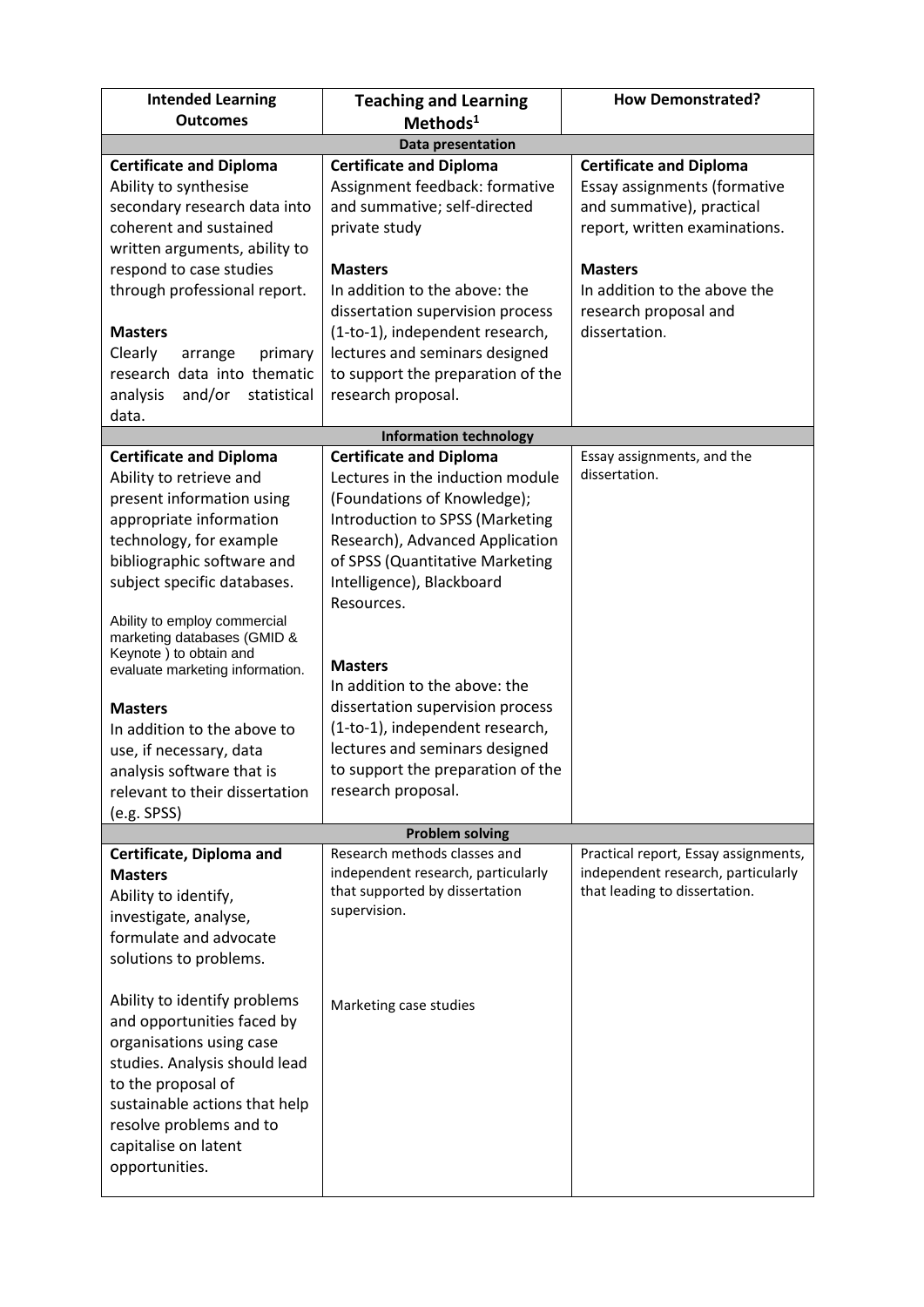| <b>Intended Learning</b><br><b>Outcomes</b>                                                                                                                                                                                                                                                      | <b>Teaching and Learning</b><br>$Methods1$                                                                                                                                                                                                                                                                                                                                                                                                                                                          | <b>How Demonstrated?</b>                                                                                                                                                                                                     |
|--------------------------------------------------------------------------------------------------------------------------------------------------------------------------------------------------------------------------------------------------------------------------------------------------|-----------------------------------------------------------------------------------------------------------------------------------------------------------------------------------------------------------------------------------------------------------------------------------------------------------------------------------------------------------------------------------------------------------------------------------------------------------------------------------------------------|------------------------------------------------------------------------------------------------------------------------------------------------------------------------------------------------------------------------------|
|                                                                                                                                                                                                                                                                                                  | <b>Working relationships</b>                                                                                                                                                                                                                                                                                                                                                                                                                                                                        |                                                                                                                                                                                                                              |
| <b>Certificate and Diploma</b><br>Ability to work<br>collaboratively as part of a<br>team; ability to contribute<br>and comment on ideas in<br>learning groups.<br><b>Masters</b><br>Knowing how and when to<br>draw on the knowledge and<br>expertise of others;                                | <b>Certificate and Diploma</b><br>Participation in seminar activities<br>such as moderating and<br>participating in a focus groups;<br>group problem solving through<br>marketing case studies as well as<br>preparation of short<br>presentations.<br><b>Masters</b><br>In addition to the above: the<br>establishment of a working<br>relationship with the dissertation<br>supervisor (or the resolution of<br>any problems through<br>consultation with the Personal<br>Tutor and the Programme | <b>Certificate and Diploma</b><br>Formative assessment based on<br>informal qualitative feedback<br>on content and performance<br>from teacher and peers.<br><b>Masters</b><br>In addition to the above; the<br>dissertation |
|                                                                                                                                                                                                                                                                                                  | Leader)<br><b>Managing learning</b>                                                                                                                                                                                                                                                                                                                                                                                                                                                                 |                                                                                                                                                                                                                              |
| <b>Certificate and Diploma</b><br>Management of an extensive<br>literature and familiarisation<br>with subject-relevant<br>debates and concepts. To<br>manage self-directed study,<br>to ensure the completion of<br>assessment tasks and<br>successfully manage the<br>related study work-load. | <b>Certificate and Diploma</b><br>Lectures in the Induction module<br>(Foundations of Knowledge);<br>seminars; self-directed private-<br>study; self-reflection on<br>assignment feedback; formative<br>and summative.                                                                                                                                                                                                                                                                              | <b>Certificate and Diploma</b><br>Essay Assignments; written<br>examinations                                                                                                                                                 |
| <b>Masters</b><br>In addition to the above:<br>Identify a credible research<br>project; construct a feasible<br>research timetable; carry out<br>independent research                                                                                                                            | <b>Masters</b><br>In addition to the above: the<br>dissertation supervision process (1-<br>$to-1$ ).                                                                                                                                                                                                                                                                                                                                                                                                | <b>Masters</b><br>Research Proposal; Dissertation                                                                                                                                                                            |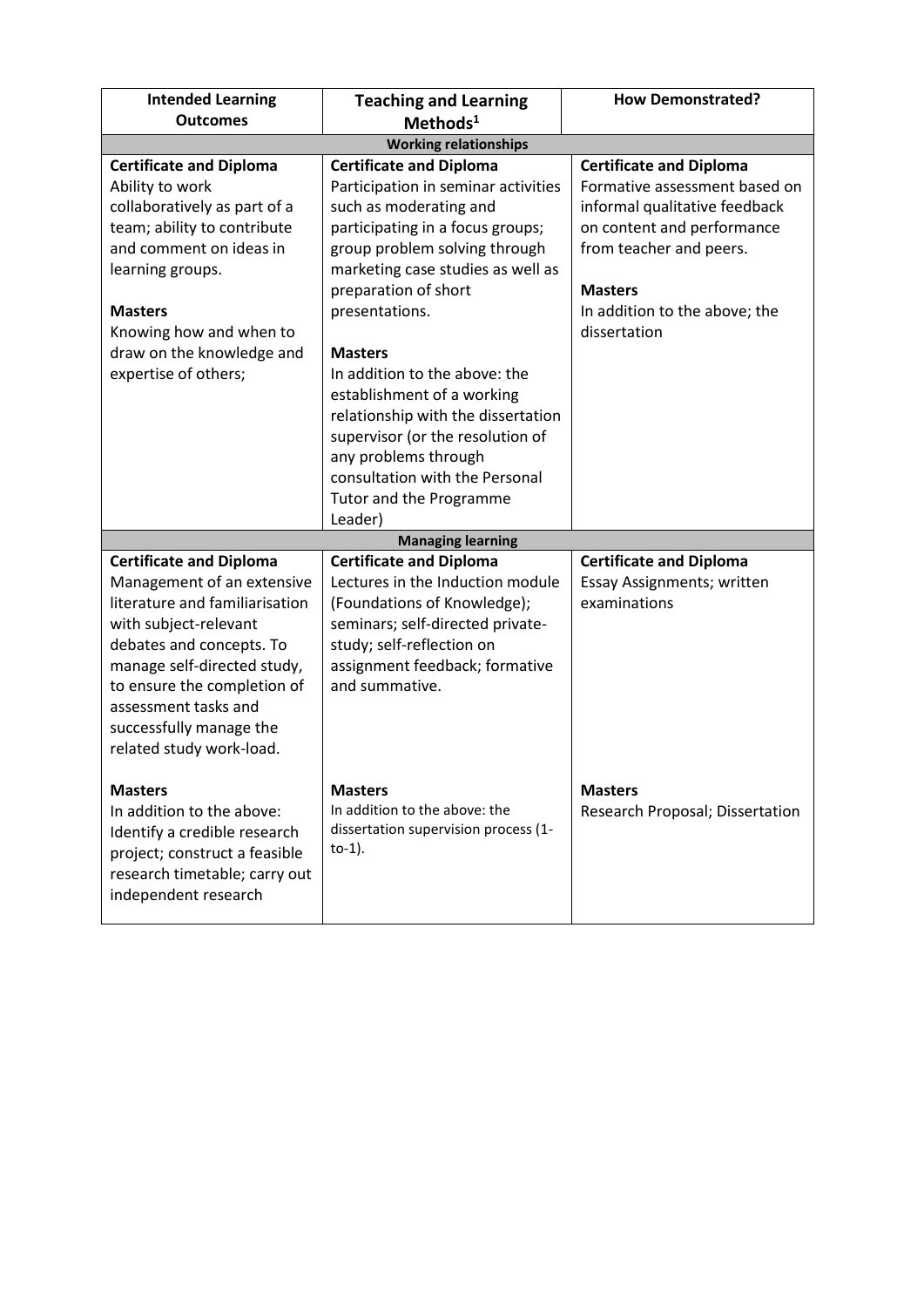| <b>Intended Learning</b><br>Outcomes | <b>Teaching and Learning</b><br>Methods <sup>1</sup> | <b>How Demonstrated?</b>       |  |
|--------------------------------------|------------------------------------------------------|--------------------------------|--|
|                                      | Career management                                    |                                |  |
| <b>Certificate and Diploma</b>       | <b>Certificate and Diploma</b>                       | <b>Certificate and Diploma</b> |  |
| Ability to take charge of            | Personal Tutor System                                | Personal Development Planning  |  |
| progress and development;            | Self-reflection on assignment                        |                                |  |
| to reflect on strengths and          | feedback                                             |                                |  |
| limitations interests,               | Guest Lecture and Talk from                          |                                |  |
| motivation and skills;               | alumni and marketing                                 |                                |  |
| recognition of achievements.         | professionals.                                       |                                |  |
|                                      |                                                      | <b>Masters</b>                 |  |
| <b>Masters</b>                       | <b>Masters</b>                                       | <b>Dissertation</b>            |  |
| In addition to the above: if         | In addition to the above; the                        |                                |  |
| appropriate, to research an          | dissertation supervision process                     |                                |  |
| area which may be relevant           |                                                      |                                |  |
| to the student' career               |                                                      |                                |  |
| preferences                          |                                                      |                                |  |
|                                      |                                                      |                                |  |

## **10. Special features:**

N/A

## **11. Indications of programme quality:**

External Examiners reports

## **12. Scheme of Assessment**

Senate Regulation 6: Regulations governing taught postgraduate programmes of study applies:

http://www2.le.ac.uk/offices/sas2/regulations/documents/senatereg6-pgt.pdf

#### **13. Progression points**

#### **Distance learning students**

Distance learning students are required to demonstrate satisfactory progress on their programme of study by a series of progression points as follows:

#### *Progression point 1*

This progression point corresponds to the progression from the Postgraduate Certificate level modules to the Postgraduate Diploma level modules. A student's progress will be reviewed at the completion of the four Postgraduate Certificate level modules. Students are given an opportunity to resubmit in the session following receipt of module results. For those who do not resubmit, a period of academic suspense may be recommended based on the progression rules below. The Postgraduate Certificate level modules are identified in Appendix 1.

#### *Progression point 2*

This progression point corresponds to the progression from the Postgraduate Diploma level modules to the dissertation project. A student's progress will be reviewed at the completion of the taught component of the programme.

#### *Progression point 3*

This progression point corresponds to the progression from Part 1 of the dissertation project to Part 2 of the dissertation project.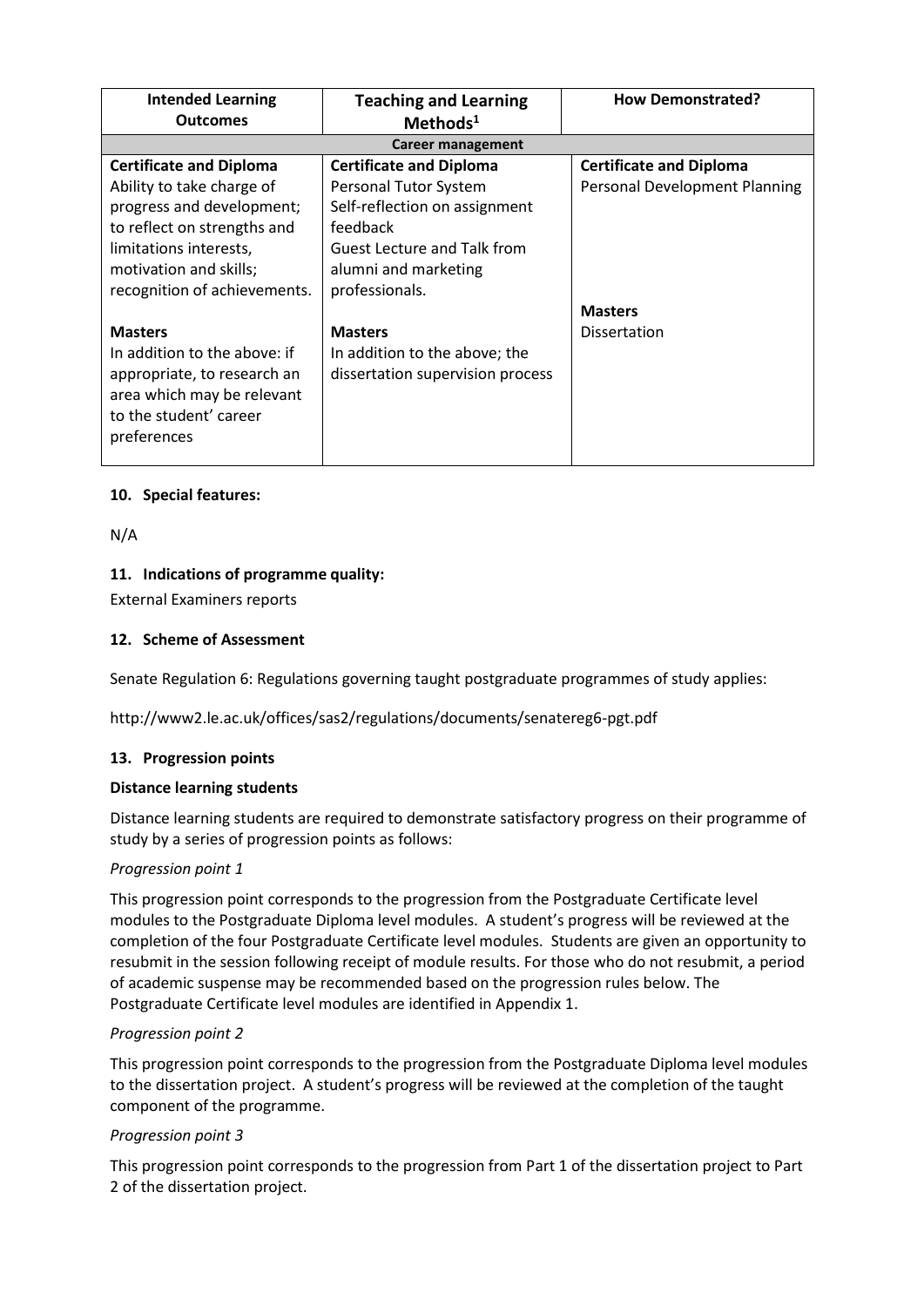The dissertation project comprises of two parts. Part 1 consists of the research methods training and culminates in the submission of the dissertation project proposal for the Research Ethics Approval. Part 2 entails the dissertation project itself and culminates in the submission of the dissertation.

The students are not allowed to progress to Part 2 of the dissertation project until they have received a written permission from the School to do so. The permission is given on obtaining the Research Ethics Approval.

The student must commence the dissertation project at least eight months prior to the end of the registration period.

## **14. Rules relating to re-sits or re-submissions:**

See 12 above.

The programme conforms to the scheme set out in the Senate regulations governing taught postgraduate programmes

Candidates may be required to re-submit a failing research proposal. A passing research proposal, either at first or second submission may be required to progress to the dissertation.

## **15. Additional information**

Full time and part time students are expected to attend all scheduled classes, along with the external speaker series and the careers and study skills strands of provision. They are also expected to fully participate in their study groups. Full time students should spend at least 500 hours during their total programme of study in these forms of interaction. Participation in these activities will be robustly monitored and a failure to achieve this extent of interaction on the part of a candidate will have significant impact upon Boards of Examiners decisions on the outcome of their studies.

#### **16. External Examiners:**

The details of the External Examiner(s) for this programme and the most recent External Examiners' reports can be found [here.](https://exampapers.le.ac.uk/xmlui/handle/123456789/168)